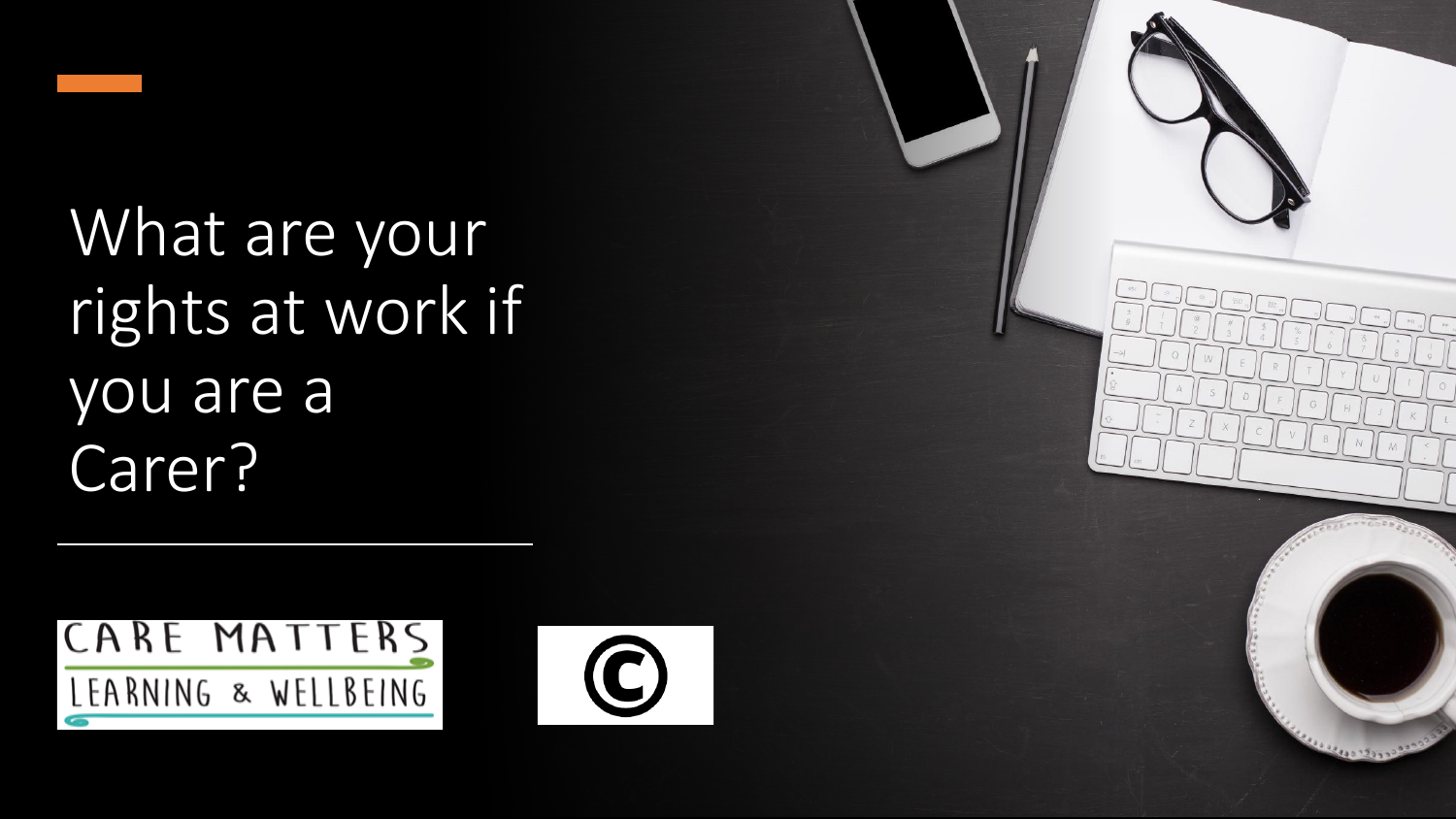Caring responsibilities can make it harder to commit to work *But,* There are employment laws that protect your rights and make it easier to stay in work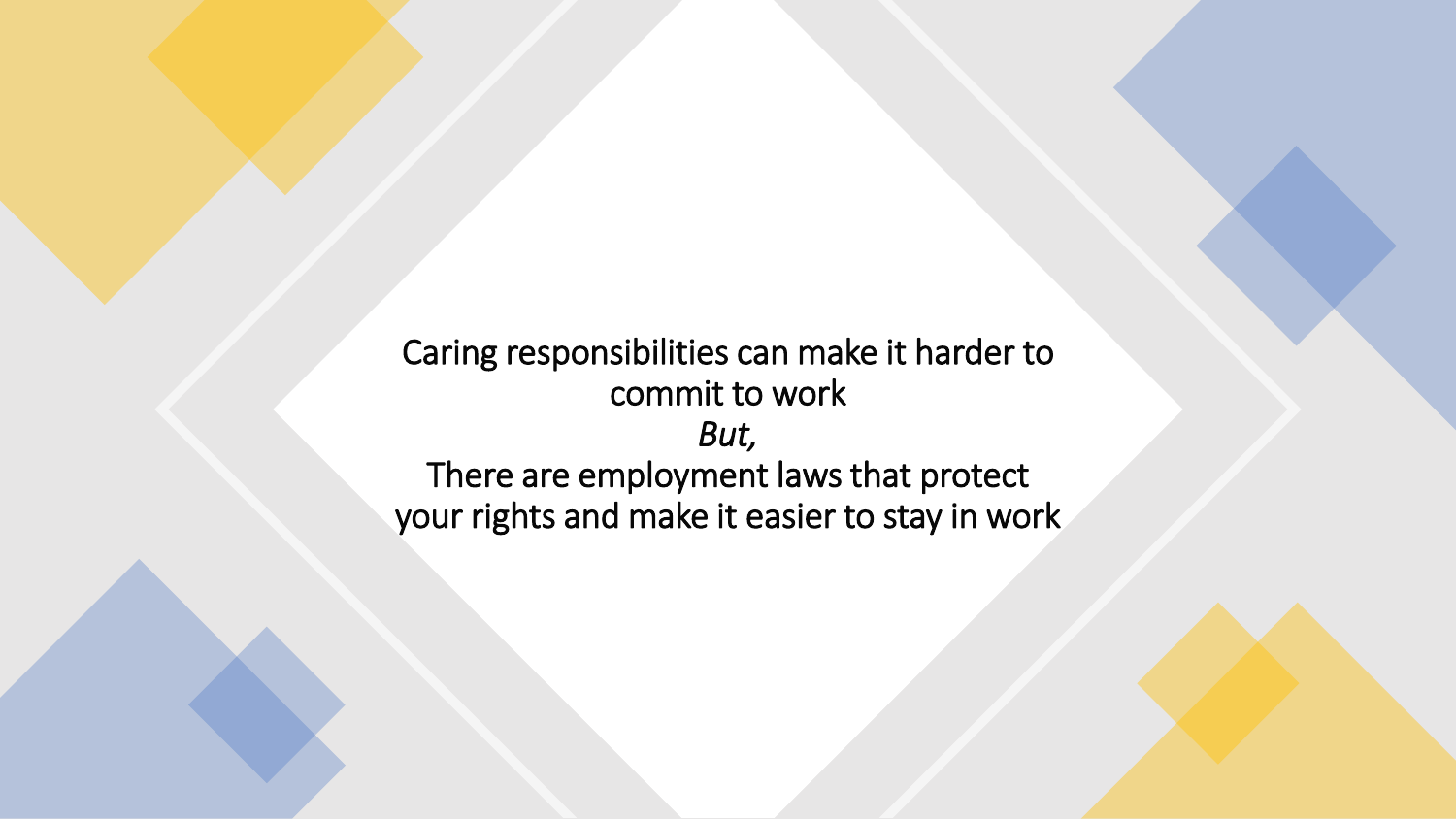

Employment Agreement If you are an employee, you must have an employment agreement, it could be

- **An Individual agreement or**
- **A Collective agreement (involving a union)**

#### *You must be given a written copy*

#### **And**

**You have the right to negotiate additional terms in your agreement**

**For help** *Employment agreement* **employment.govt.nz**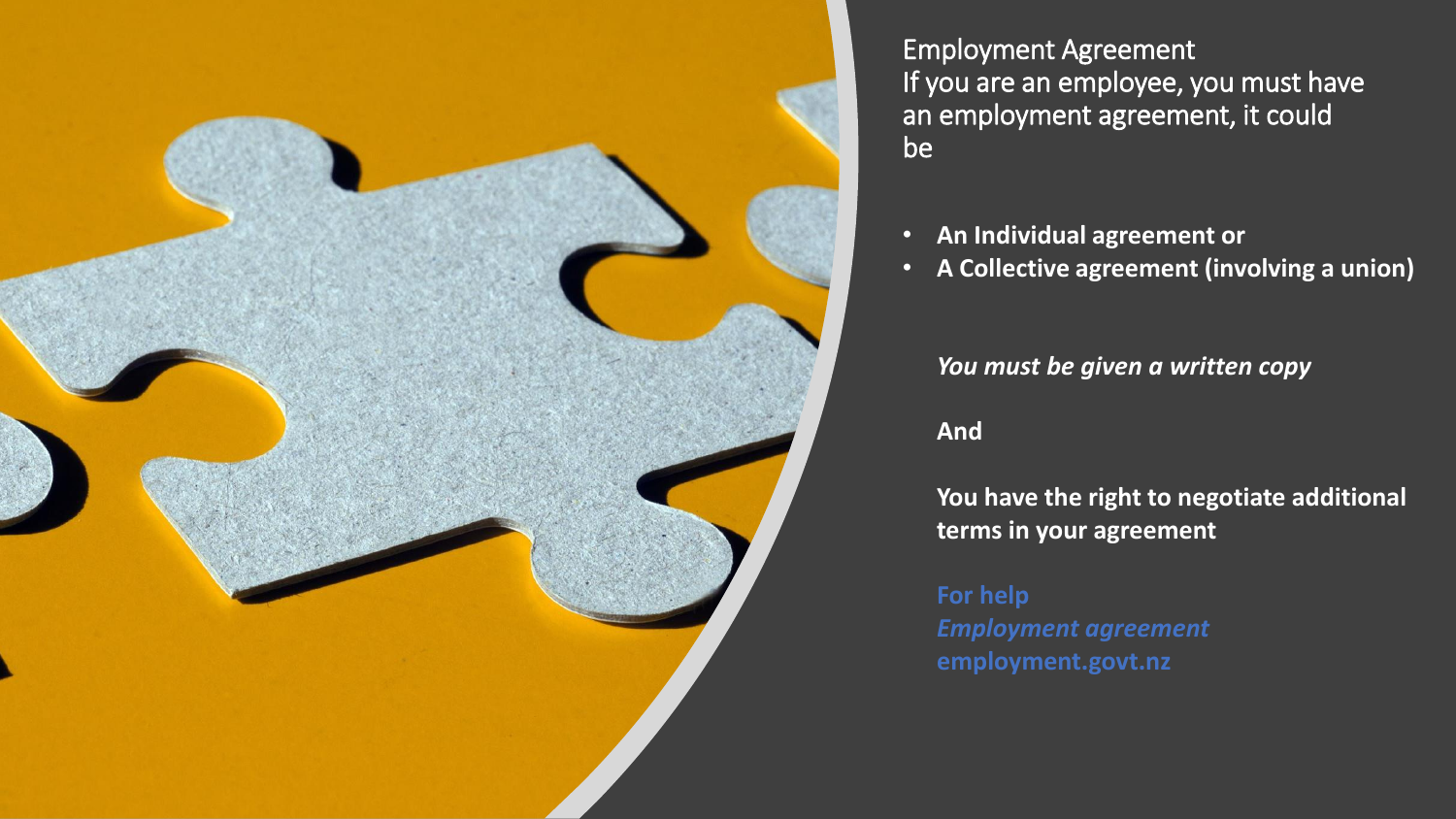# Flexible Working Arrangements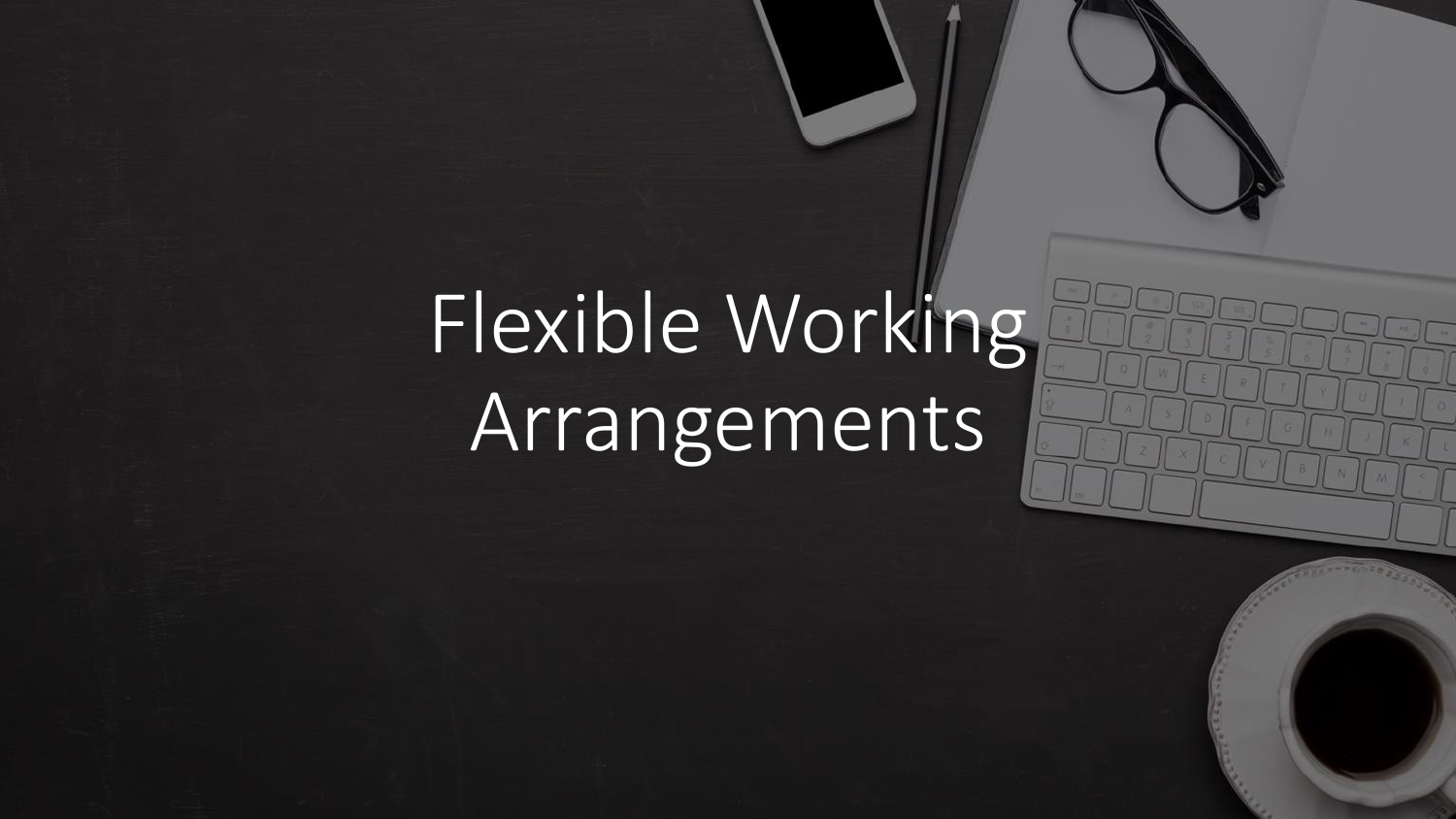As an employee you can request a flexible working agreement from your first day of work.

*Having a caring role is a reason for this request*

*Employers have a legal duty to consider any request*

*Examples -agreeing to core hours,i.e. choosing when the day begins and ends -Working part time/reduced hours -weekend/weekday swaps -weeks on/weeks off -Term time working -Working from home*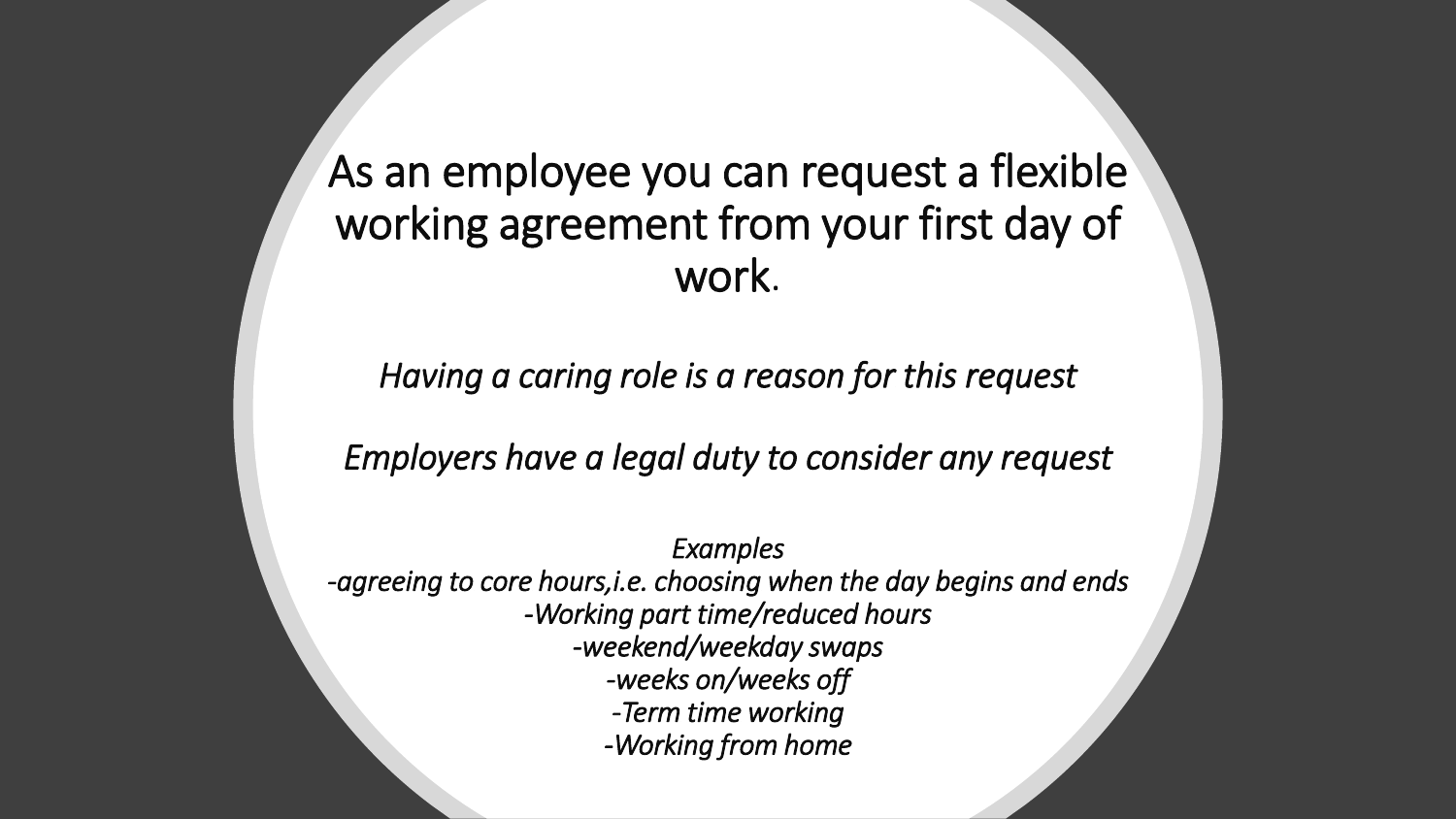### What to do to make a request to your employer for flexible working arrangements

-Talk to your employer -Make a request in writing, including information to help your employer understand your needs -*for help visit employment.govt.nz-flexible working*

Your employer can say 'no' but they must consider, respond and explain their decision and this must be in line with the *Employment Relations Act*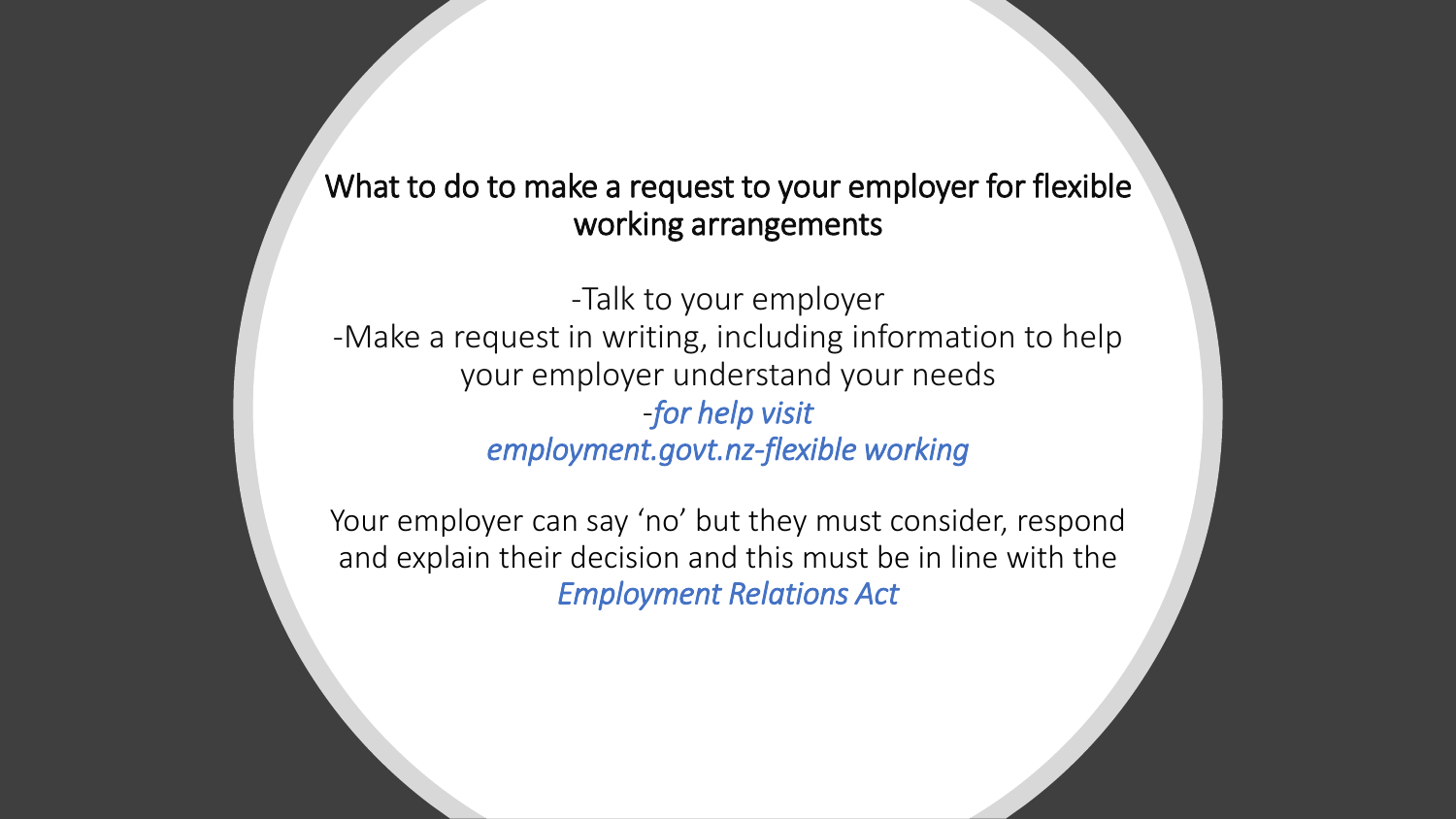If you are employed, you can use your sick leave for someone you care for to find out more about sick leave visit *employment.govt.nz- Holidays and leave*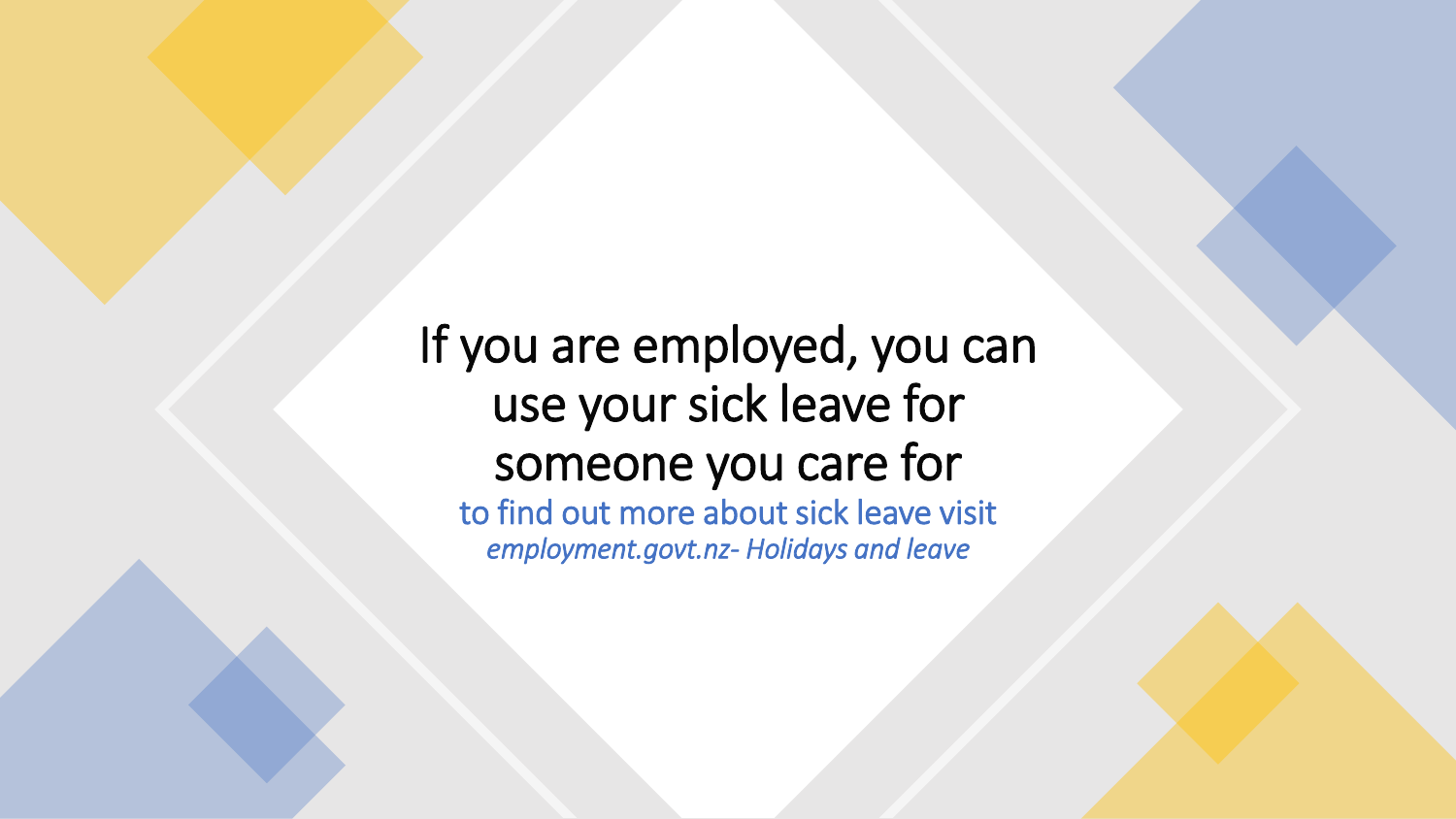# Balancing Caring with Study

Talk to your school counsellor, teacher, lecturer or tutor about your caring responsibilities- they may be able to support you.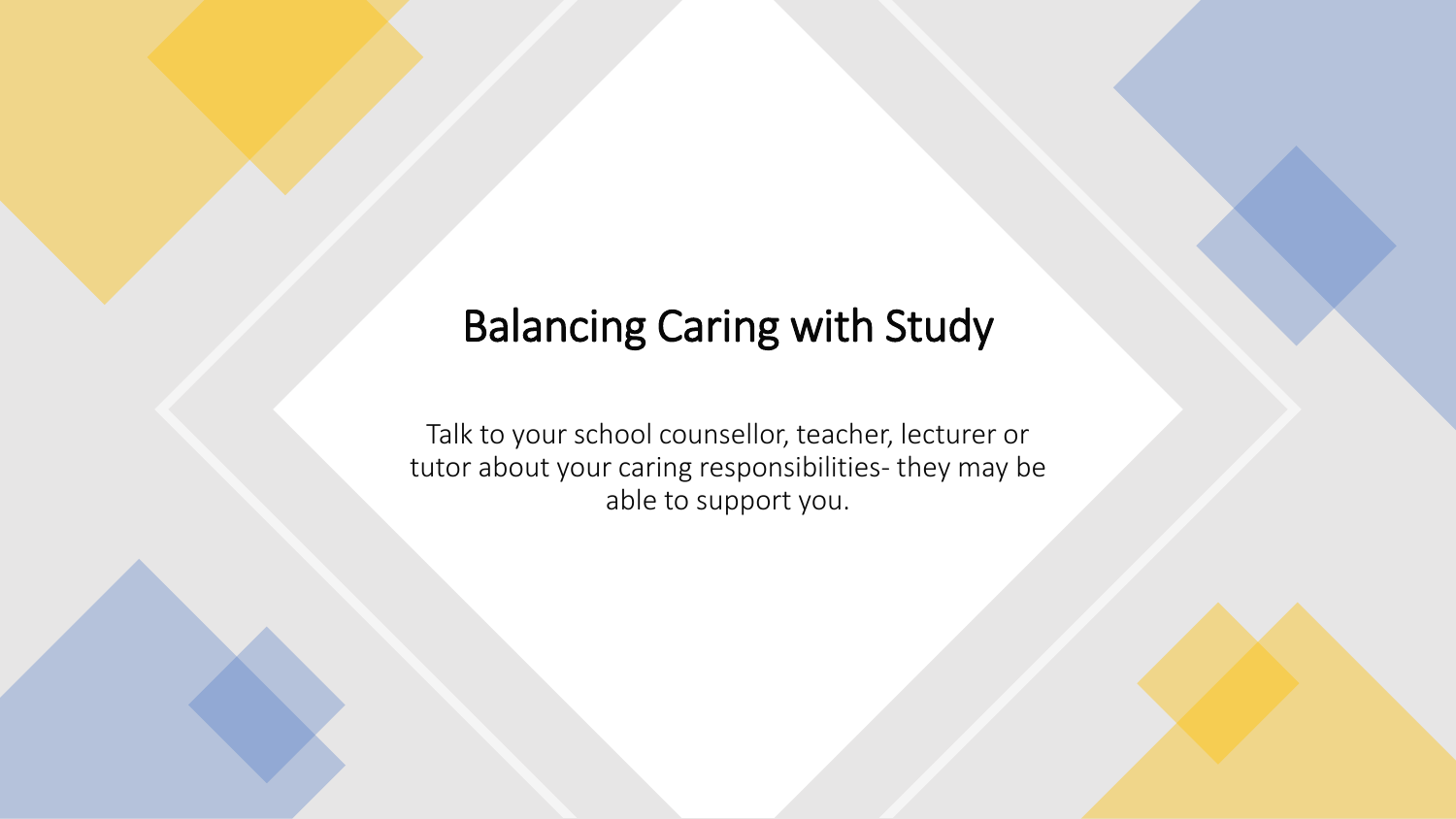## Balancing Caring with Study

• It might be possible to study with the following support

- Flexible attendance requirements
- E -learning opportunities
- Flexible deadlines
- Note taking support,
- recorded lectures